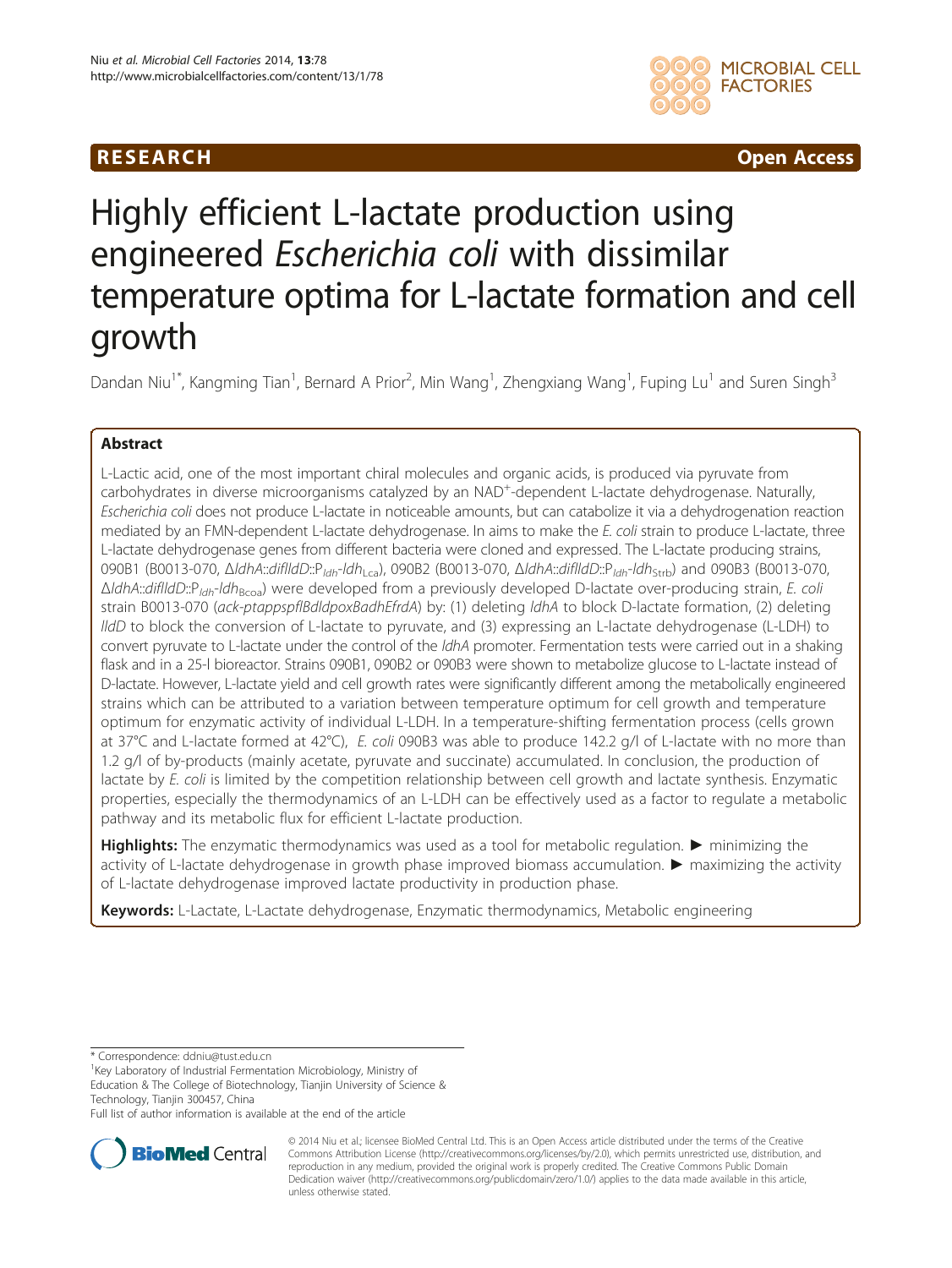#### Introduction

L-Lactic acid, one of the two lactic acid optical isomers, is produced via pyruvate from carbohydrates in diverse microorganisms catalyzed by an NAD<sup>+</sup>-dependent L-lactate dehydrogenase [\[1](#page-9-0)]. L-Lactic acid is generally supplemented to foods or feeds as an excellent sour agent or pH modulator [[2\]](#page-9-0). L-Lactic acid is also an important precursor for synthesis of chiral compounds such as chiral drugs and chiral pesticides [\[3,4](#page-9-0)] and, more importantly, as a monomer for the synthesis of poly-L-lactic acid, a biodegradable and environmental friendly polymer [\[2,5](#page-9-0)].

In contrast to past applications of racemic lactic acid, L-lactic acid as a monomer for poly-L-lactic acid synthesis must possess the highest optical purity and chemical purity [\[6,7](#page-9-0)], Recently L-lactate production by microbial has been extensively investigated for this reason.

In previous works, metabolically engineered E. coli has been shown to be a suitable host for large-scale production of D-lactic acid or L-lactic acid, and several metabolically-engineered E. coli strains have been successfully constructed for efficient synthesis of D-lactic acid or L-lactic acid of high optical [\[8](#page-9-0)-[12\]](#page-9-0). For L-lactic acid formation, E. coli strains are usually genetically modified to: (1) create a pathway for L-lactic acid formation, (2) block the pathway for L-lactic acid catabolism, and (3) construct/block pathways connected with intermediates for L-lactic acid [[12](#page-9-0)-[16\]](#page-10-0).

Generally, L-lactate (and some other organic acids) is formed during cell growth, which negatively affects cell activity and cell growth and, as a consequence, exerts a detrimental effect on L-lactate titer and yield. The L-lactic acid synthesis pathway being less active during cell growth could be positive for cell growth and finally for L-lactic acid titer and yield as this strategy has been confirmed to be effective in D-lactate synthesis in E. coli [\[11,](#page-9-0)[17](#page-10-0),[18](#page-10-0)].

It is expected that effectively controlling intracellular lactate dehydrogenase activity is crucial to achieve efficient lactate synthesis under fermentation process. Here, we described a new strategy to assess this proposal by engineering an L-lactate synthesis pathway in *E. coli* with temperature optima different between cell growth and a heterologously expressed bacterial L-lactate dehydrogenase. The strain expressed an L-lactate dehydrogenase from a thermophilic bacterium showed robust growth at its temperature optimum and was more efficient in fermenting glucose to L-lactate with less by-products formation at an elevated temperature.

## Materials and methods

## Strains

The genotypes of the microbial strains and plasmids used in the present study are summarized in Table [1.](#page-2-0) Escherichia coli strain 070 (Δack-pta::difΔpps::difΔpflB::difΔdld::difΔpoxB::FRTΔadhE::difΔfrdA::dif) was reported previously [[10\]](#page-9-0). Strain 090B1 (070,  $\Delta$ ldhA::diflldD::ldhAp-ldh<sub>Lca</sub>), 090B2(070, ΔldhA::diflldD::ldhAp-ldh<sub>Strb</sub>) and 090B3 (070,  $\Delta$ ldhA::diflldD::ldhAp-ldh<sub>Bcoa</sub>) were constructed during this study. DNA manipulations were performed using conventional techniques [[19\]](#page-10-0).

To construct the 090B1, 090B2 and 090B3, ldhA in strain 070 encoding a D-lactate dehydrogenase for conversion of pyruvate to D-lactate was deleted followed by placing ldhAp-ldh<sub>Lca,</sub>ldhAp-ldh<sub>Strb</sub> or ldhAp-ldh<sub>Bcoa</sub> expression cassette which encodes an L-lactate dehydrogenase under the control of ldhA promoter for conversion of pyruvate to Llactate from different microorganisms in the middle of the chromosomal lldD gene in strain 080C (070, ΔldhA::dif).

#### Deletion of ldhA to obtain E. coli B0013-080C

The *ldhA'* gene was cloned from the genomic DNA of *E*. coli B0013-070 using PCR amplification and the primers LdhA1 and LdhA2. The PCR product was purified and cloned into pMD18-T simple vector to yield plasmid pMD-ldhA'. This plasmid was digested with SalI and  $KpnI$  and blunted by incubation with  $Pfu$  DNA polymerase, which was then ligated with a selectable marker ( $\text{Gm}^R$  with *dif* sites flanked) isolated from pSK- $di / \text{Gm}^R$ [[10\]](#page-9-0), to yield a hybrid plasmid pMD-ldhA::Gm, in which a 212 bp fragment in the middle of ldhA in pMD-ldhA was removed and replaced with difGm. The deletion cassette, ldhA'-difGm-dif-ldhA', was recovered from pMDldhA::Gm with EcoRI digestion and agarose gel isolation. The deletion cassette was electro-transformed into strain B0013-070 and *ldhA* disruption mutant was selected by the method described previously [[10,11\]](#page-9-0). The resulting recombinant strain was designated 080C (B0013-070, ΔldhA::dif).

#### Expression of ldh and disruption of lldD

The *E. coli ldhA* gene was cloned from the genomic DNA of B0013-070 using PCR amplification and the primers LdhA3 and LdhA4. The resulting 1.6-kb PCR fragment, which included the promoter, the structural region of the ldhA gene and the terminator, was inserted into the pMD18-T simple vector to create pMD-ldhA. The reverse PCR fragment from plasmid pMD-ldhA was amplified using the primers RldhA1 and RldhA2. The amplified fragment was then self-ligated to create an expression plasmid, pLDHex. The  $ldh_{\text{Bcoa}}$  gene encoding a Bacillus coagulans L-LDH was recovered from the genome by PCR amplification with primers BcoaLDH1 and BcoaLDH4. After digestion with BamHI and EcoRI, this 885-bp fragment was cloned into the BgIII and EcoRI sites of pLDHex to create pLDH-ldh $_{\text{Bcoa}}$ . A selectable marker,  $di$ fGm (Gm<sup>R</sup> with  $di$ f sites flanked) isolated from pSK-difGm<sup>R</sup> [\[10](#page-9-0)], was subcloned into the EcoRV site of pLDH-ldh $_{\text{Bcoa}}$  to create pLDH-ldh $_{\text{Bcoa}}$ -Gm. Similarly, pLDH-ldh<sub>Strb</sub>-Gm was created by cloning a 1,464-bp  $ldh_{\text{Strb}}$  (encoding a Streptococcus bovis L-LDH) digested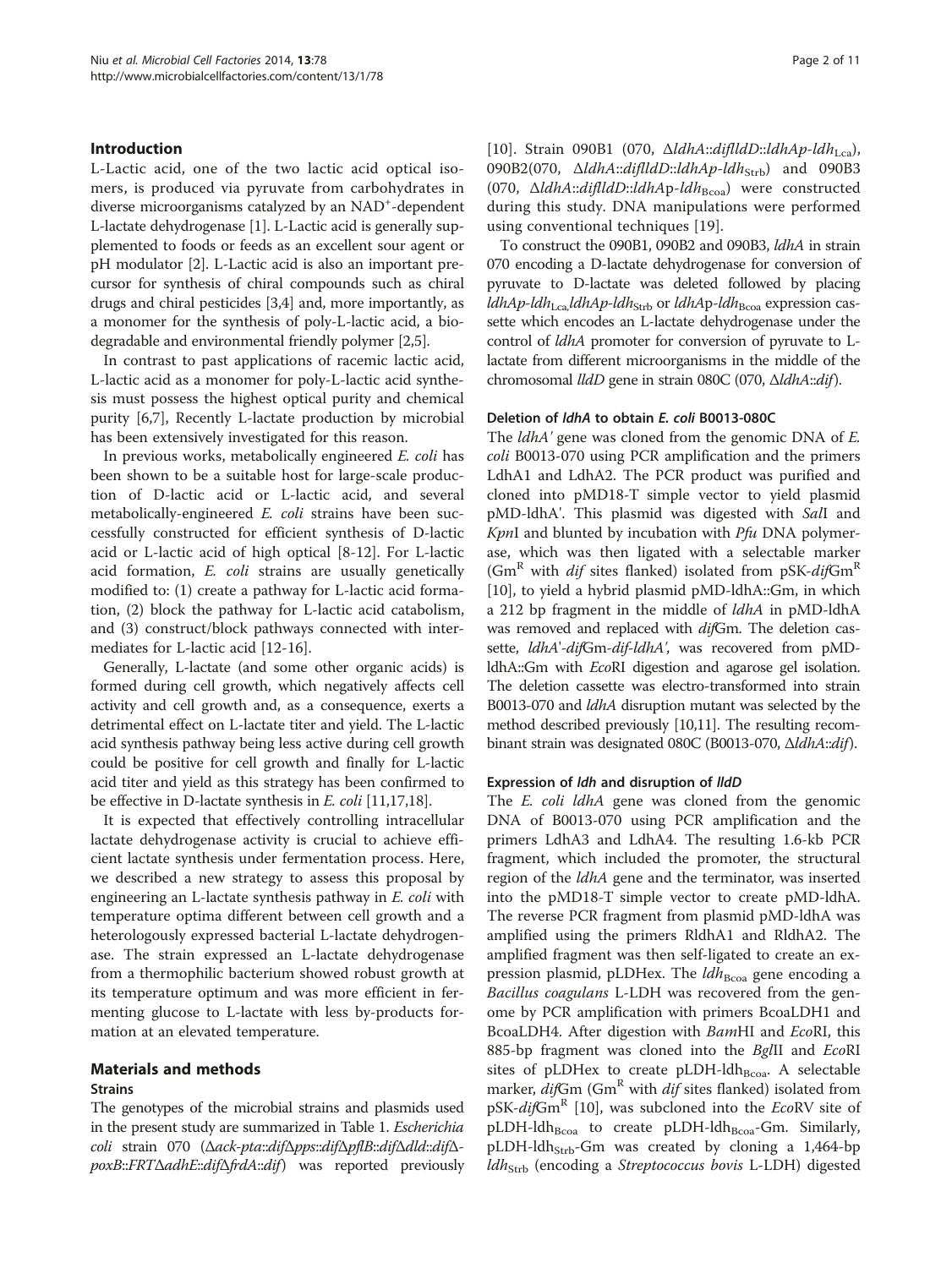<span id="page-2-0"></span>Table 1 Strains and plasmids used in this study

| <b>Strains</b>             | <b>Relevant characteristics</b>                         | Source or reference      |  |  |
|----------------------------|---------------------------------------------------------|--------------------------|--|--|
| Escherichia coli B0013-070 | B0013, Δack-pta, Δpps, ΔpflB, Δdld, ΔpoxB, ΔadhE, ΔfrdA | $[10]$                   |  |  |
| E. coli B0013-080C         | B0013-070, ∆ldhA                                        | This study               |  |  |
| E. coli B0013-090B1        | B0013-080C, $\Delta$ IldD:: IdhAp-Idh                   | This study               |  |  |
| E. coli B0013-090B2        | B0013-080C, ΔlldD:: ldhAp-ldhstrb                       | This study               |  |  |
| E. coli B0013-090B3        | B0013-080C, $\Delta$ IldD:: IdhAp-Idh <sub>Bcoa</sub>   | This study               |  |  |
| Bacillus coagulans B1821   | Wild type                                               | CICIM-CU <sup>a</sup>    |  |  |
| Lactobacillus casei B1192  | Wild type                                               | CICIM-CU <sup>a</sup>    |  |  |
| Steptococcus. bovis 1.1624 | Wild type                                               | <b>CGMCC<sup>b</sup></b> |  |  |
| Plasmids                   | Relevant characteristics                                | Source or reference      |  |  |
| pSK-difGm <sup>R</sup>     | difGm, bla                                              | $[20]$                   |  |  |
| pMD18-T simple             | bla; TA cloning vector                                  | TaKaRa, Japan            |  |  |
| pLDHex                     | bla; P <sub>ldhA</sub> , T <sub>ldhA</sub>              | This study               |  |  |

<sup>a</sup>The Culture and Information Center of Industrial Microorganisms of China Universities, Jiangnan University, China.

<sup>b</sup>China General Microbiological Culture Collection Center, Institute of Microbiology, CAS, Beijing, China.

with BamHI and EcoRI into the BglII and EcoRI sites of pLDHex followed by inserting difGm into the EcoRV site. For development of pLDH-ldh<sub>Lca</sub>-Gm, PCR amplified 1.26-kb fragment of  $ldh_{lca}$  (encoding a Lactobacillus casei L-LDH) was first cloned into the BglII and PstI sites of pLDHex to yield pLDH-ldhLca followed by insertion of  $di$ fGm from pSK- $di$ fGm<sup>R</sup> [[10](#page-9-0)] into the EcoRV site. Meanwhile, the whole length of lldD was amplified from the genomic DNA of E. coli B0013 with primers LldD1 and LldD2. The resulting PCR 1154-bp fragment was cloned into pMD18-T simple vector to create pMD*lldD*. Afterwards, the *ldh* expression cassette ( $P_{ldhA}$ -ldh-Gm) was isolated from pLDH-ldh<sub>Lca</sub>-Gm, pLDH-ldh<sub>Strb</sub>-Gm, or pLDH-ldh $_{\text{Bcoa}}$ -Gm with BamHI digestion and gel purification and cloned into the BamHI sites of pMD-lldD to create pMD-lldD:: $P_{ldhA}$ -ldh<sub>Lca</sub>-Gm, pMDlldD:: $P_{ldhA}$ -ldh<sub>Strb</sub>-Gm, or pMD-lldD:: $P_{ldhA}$ -ldh<sub>Bcoa</sub>-Gm,

in which a 39-bp BamHI-fragment was deleted in the middle of *lldD*. These plasmids were digested with *SmaI* and the resulting deletion/expression cassettes were gel isolated and electroporated into strain B0013-080C The recombinants were selected by the method described previously [[10,](#page-9-0)[18\]](#page-10-0). The resulting recombinant strains were designated 090B1 (B0013-080C, ΔlldD:: P<sub>ldhA</sub>-ldh<sub>Lca</sub>), 090B2 (B0013-080C, ΔlldD::P<sub>ldhA</sub>-ldh<sub>Strb</sub>), and 090B3 (B0013-080C,  $\Delta$ lldD:: $P_{ldhA}$ -ldh<sub>Bcoa</sub>).

Details of the primers used in this study are provided in Table 2.

### Measurement of LDH activity

Strains (stored as glycerol stocks at −80°C) were first grown on Luria-Bertani (LB) plates for approximately 24 h at 37°C and then the colonies were transferred to 50 ml of LB medium in a 250-ml flask. After growing

| Table 2 Primers used in this study |                                                                    |                                           |  |  |  |  |  |
|------------------------------------|--------------------------------------------------------------------|-------------------------------------------|--|--|--|--|--|
| <b>Primers</b>                     | Sequence (5'-3') restriction sites are italic/underlined           | <b>Restriction sites</b>                  |  |  |  |  |  |
| LdhA1                              | TAAGAATTC <sup>a</sup> TTATGAAACTCGCCGTTTATAGCACA                  | EcoRl <sup>a</sup>                        |  |  |  |  |  |
| LdhA2                              | CTTGAATTC <sup>a</sup> AAGCTT <sup>a</sup> GCTGCCGGAAATCATCATTTTTT | EcoRl <sup>a</sup> , Hindlll <sup>a</sup> |  |  |  |  |  |
| LdhA3                              | GGGCAGCCCGAGCGTCATCAG                                              |                                           |  |  |  |  |  |
| LdhA4                              | GCTGCCGGAAATCATCATTTTT                                             |                                           |  |  |  |  |  |
| BcoaLDH1                           | CCGGATCC <sup>a</sup> AATCAGGGTGTTGCAGAAGAGCTTG                    | <b>BamHl</b> <sup>a</sup>                 |  |  |  |  |  |
| BcoaLDH4                           | GCGGAATTC <sup>a</sup> TTACAATACAGGTGCCATCGTTTCT                   | EcoRl <sup>a</sup>                        |  |  |  |  |  |
| LcaLDH1                            | CGCGGATCC <sup>a</sup> AGTATTACGGATAAGGATCAC                       | BamHl <sup>a</sup>                        |  |  |  |  |  |
| LcaLDH4                            | CGCCTGCAG <sup>a</sup> TCCTGTTCTTCGTTTG                            | Pstl <sup>a</sup>                         |  |  |  |  |  |
| StrbLDH1                           | CGCGGATCC <sup>a</sup> ACTAAACAACACAAAAAAAG                        | <b>BamHl</b> <sup>a</sup>                 |  |  |  |  |  |
| StrbLDH2                           | CCGGAATTC <sup>a</sup> TACAGGGATTGTTGCCGCA                         | EcoRl <sup>a</sup>                        |  |  |  |  |  |
| HdD1                               | GGCCCGGG <sup>a</sup> CATGATTATTTCCGCAGCCA                         | Smal <sup>a</sup>                         |  |  |  |  |  |
| $L$ dD <sub>2</sub>                | GGCCCGGG <sup>a</sup> CAGGCAACTCTTTACCCAGCCC                       | Smal <sup>a</sup>                         |  |  |  |  |  |

<sup>a</sup>Restriction sites with corresponding restriction enzyme.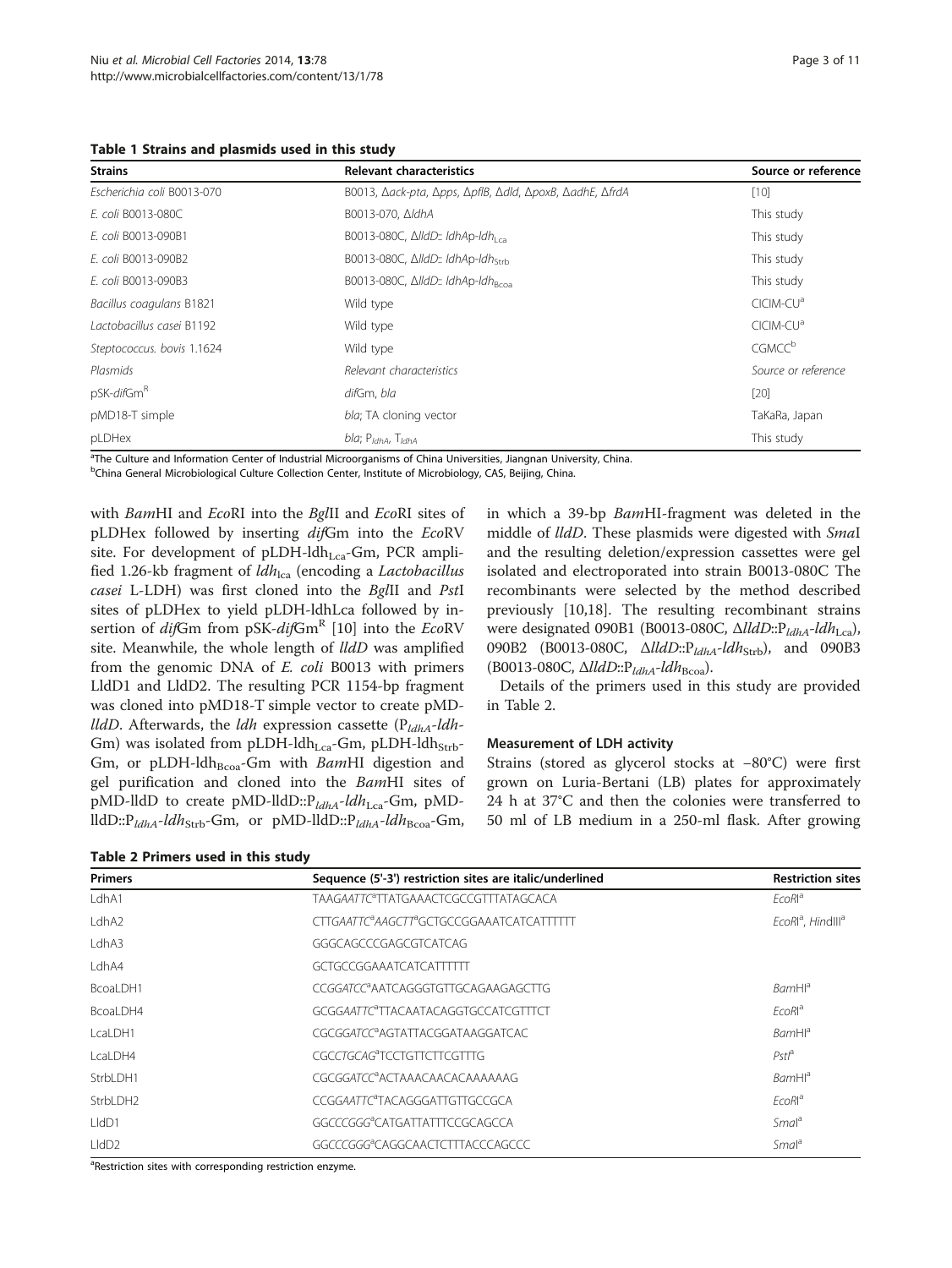<span id="page-3-0"></span>while shaking at 200 rpm for 7 h, the cells were collected and crude cell extracts were prepared using the bacterial soluble total protein preparation kit (GENMED Scientifics Inc., Arlington, MA, USA). The extracts were assayed for LDH activity using a kit to colorimetrically determine the total bacterial LDH activity (GENMED Scientifics Inc., Arlington, MA, USA) at pH 6.5 and at the same temperature as that of incubation  $(25^{\circ}C \sim 50^{\circ}C)$ . One unit of the overall LDH activity was defined as the amount of enzyme required to transform 1 μmole NADH to NAD+

per minute. The protein concentration in the crude extracts was determined using the Bradford method, and bovine serum albumin was used as the standard. The LDH activity was divided by the corresponding protein concentration to calculate the specific LDH activity. The assays are performed in triplicates.

## Flask fermentation experiments

The flask fermentation experiments were carried out according to the previous publication [\[10](#page-9-0)[,17](#page-10-0)] in 250 ml

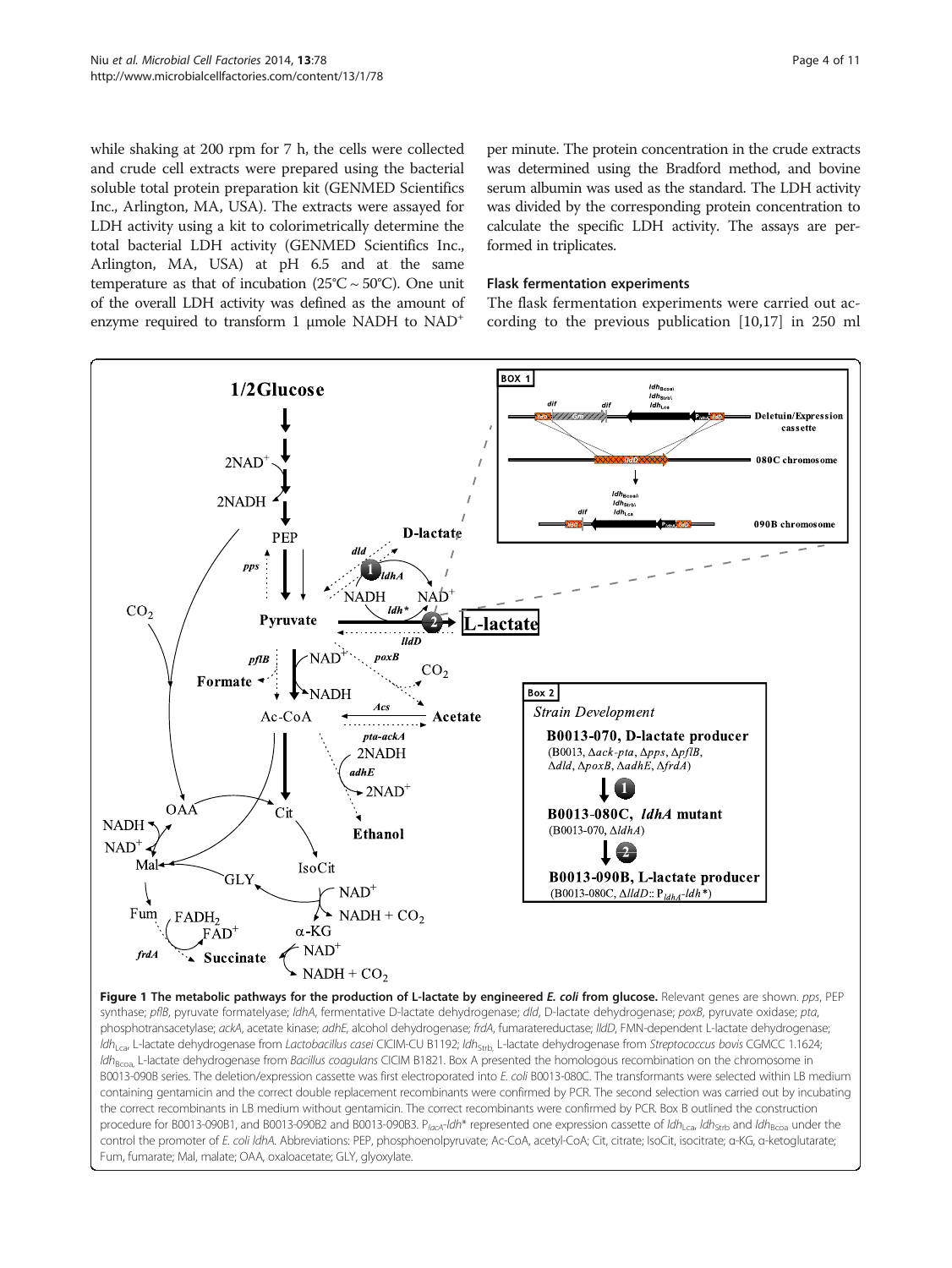<span id="page-4-0"></span>flasks with the working volume of 50 ml. Briefly, cells were grown in 50 ml of LB medium in a 250 ml flask at 37°C with shaking (200 rpm) for 8–10 h until cell density  $(OD_{600})$  of 2.0-2.5 was reached. Cells were collected by centrifugation and resuspended in a modified M9 medium and then inoculated into 50 ml of the modified M9 medium complemented with 5 g/l glucose in a 250 ml flask with the initial cell density  $(OD_{600})$  of 0.05. For cell growth experiments, the cultivation was carried out at shaking speed of 200 rpm and at different temperatures. For lactate fermentation, the cultivation was first carried out at 37°C and 200 rpm for 12 h, then 30 g/l glucose was added followed by stationary cultivation (anaerobic fermentation) for lactate formation at different temperatures. Calcium carbonate with a final concentration of 75 g/l was added for neutralization. Sampling was carried out during the cultivation. Modified M9 medium contained (per liter): 15.11 g Na<sub>2</sub>HPO<sub>4</sub> · 12H<sub>2</sub>O, 3 g KH<sub>2</sub>PO<sub>4</sub>, 1 g NH4Cl, 0.5 g NaCl. One ml of filter-sterilized 1 M MgSO4, and 1 ml of filter-sterilized trace element solution containing (per liter) 2.4 g FeCl<sub>3</sub> · 6H<sub>2</sub>O, 0.3 g CoCl<sub>2</sub> · 6H<sub>2</sub>O, 0.15 g  $CuCl_2 \tcdot 2H_2O$ , 0.3 g  $ZnCl_2$ , 0.3 g Na<sub>2</sub>MO<sub>4</sub> $\cdot$  2H<sub>2</sub>O, 0.075 g  $H_3BO_3$ , 0.495 g MnCl<sub>2</sub> · 4H<sub>2</sub>O was added to a liter of the final medium.

## Fed-batch fermentation in bioreactor

A fed-batch fermentation experiment in bioreactor was carried out according to the method described [\[10,11,](#page-9-0)[21](#page-10-0)]. A 25-l bioreactor (Bioflow110; New Brunswick Scientific Co., Inc., Edison, NJ), initially containing 11 l of the modified M9 medium as above in the "Flask fermentation experiments", was used for L-lactate production from glucose. The two-phase fed-batch process was started by inoculating 600 ml fresh inoculum prepared by preculturing cells in LB medium as described above. The cells were cultivated in the aerobic condition followed by anaerobic fermentation. Anaerobic fermentation for L-lactate formation was initiated by ceasing air sparging

| Table 3 Lactate formation in flask fermentation |  |  |  |
|-------------------------------------------------|--|--|--|
|-------------------------------------------------|--|--|--|

and reducing agitation to 100 rpm when the cell density  $(OD<sub>600</sub>)$  reached about 30 (which is equal to about 11.4 g/l dry cell weight (DCW)). During the aerobic phase, glucose was supplemented with 30 g/l for cell growth and the culture was grown at pH 7.0 controlled by automatically feeding  $25\%$  (w/v) NH<sub>4</sub>OH solution and the dissolved oxygen tension controlled above 30% of saturation. During the anaerobic phase, the pH was controlled at 7.0 by the addition of 25% (w/v)  $Ca(OH)_{2}$ . The residual glucose concentration was maintained above 10 g/l by adding glucose in four batches (649.5 g of glucose was added in total). The fermentations were stopped when the glucose was exhausted.

#### Cultivation conditions for exploiting growth properties

Strains B0013-090B1, B0013-090B2 or B0013-090B3 heterologously expressing an L-lactate dehydrogenase (L-LDH) were examined for their growth rate and L-LDH activity. A shake flask fermentation test was carried out in a 250-ml flask with working volume of 50 ml at various temperatures from 25°C to 50°C for up to 14 h. The cell density was analyzed with the method as described below in the "Analytical methods". The intracellular lactate dehydrogenase activities in strains B0013-090B1, B0013-090B2 and B0013-090B3 grown for 7 h were determined.

#### Analytical methods

The cell mass was estimated by measuring the optical density at 600 nm (if  $CaCO<sub>3</sub>$  or  $Ca(OH)<sub>2</sub>$  had been added during fermentation, samples were pretreated with 1 M HCl at 20-fold of the sample volume to remove the suspended substances), and the dry weight of the cells was calculated using a standard curve  $(10D_{600} = 0.38 \text{ g/l})$ DCW) [\[10\]](#page-9-0). The glucose concentration was estimated using a glucose biosensor [\[10\]](#page-9-0). Samples were pretreated with  $H_2SO_4$  (at 5% of the sample volume) to release organic acids that precipitated with  $CaCO<sub>3</sub>$  or  $Ca(OH)<sub>2</sub>$ 

| <b>Strain</b> | L-lactate $(q/l)^a$ | D-lactate $\left(\frac{q}{l}\right)^a$ | Yield of L-/D-lactate (%, w/w, based on total supplied glucose) |
|---------------|---------------------|----------------------------------------|-----------------------------------------------------------------|
| B0013-090B1   | $20.16 + 0.90$      | $0.02 \pm 0.00$                        | 58                                                              |
| B0013-090B2   | $16.19 + 0.92$      | $0.03 \pm 0.00$                        | 46                                                              |
| B0013-090B3   | $25.59 + 1.08$      | $0.03 \pm 0.00$                        | 73                                                              |
| B0013-070     | $0.00 + 0.00$       | $27.27 + 1.06$                         | 78                                                              |
| B0013-080C    | $0.00 + 0.00$       | $0.01 + 0.00$                          |                                                                 |

<sup>a</sup>The flask fermentation experiments were carried out in 250 ml flasks with the working volume of 50 ml. Briefly, cells were grown in 50 ml of LB medium in a 250 ml flask at 37°C with shaking (200 rpm) for 8-10 h until cell density (OD<sub>600</sub>) of 2.0-2.5 was reached. Cells were collected by centrifugation and resuspended in a modified M9 medium and then inoculated into 50 ml of the modified M9 medium complemented with 5 g/l glucose in a 250 ml flask with the initial cell density (OD<sub>600</sub>) of 0.05 in triplicates. The cultivation was first carried out at 37°C and 200 rpm for 12 h, then 30 g/l glucose was added followed by stationary cultivation (anaerobic fermentation) for lactate formation at different temperatures. Calcium carbonate with a final concentration of 75 g/l was added for neutralization. Sampling was carried out during the cultivation. Lactic acid concentration was measured by HPLC equipped with UV (210 nm) and refractive index detectors, using a Shodex SH-1011 column (Shodex SH-1011 H610009; Showa Denko K.K., Kawasaki, Japan) with 0.01 M H<sub>2</sub>SO<sub>4</sub> as eluent (0.6 ml/min; 50°C). Lactic acid isomeric purity was measured by HPLC using a chiral column (CLC-L; Advanced Separation Technologies Inc., Whippany, NJ, USA), at room temperature, equilibrated with 1 ml/min of 5 mM CuSO4 as the mobile phase and detected at 254 nm with a UV detector.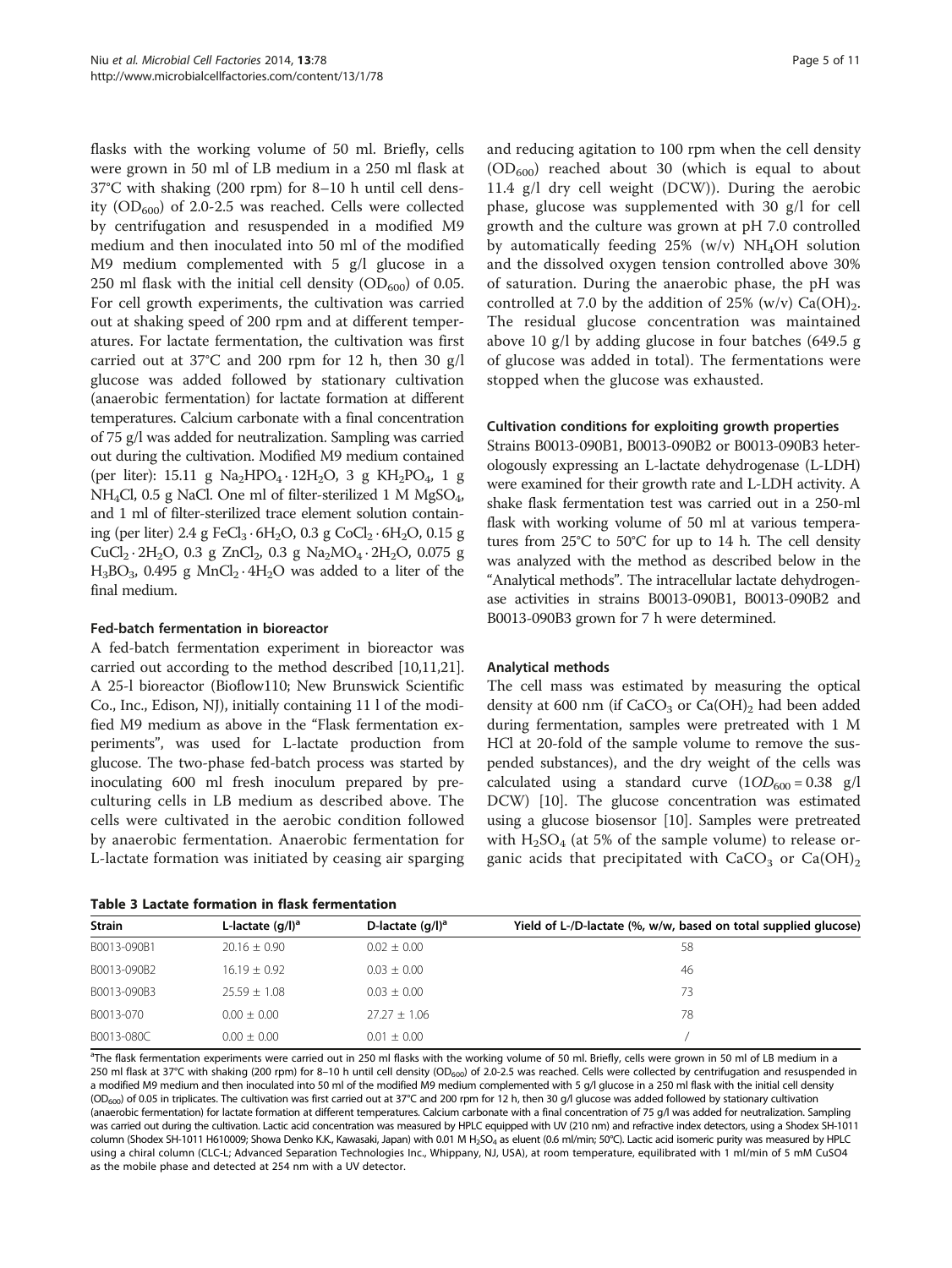<span id="page-5-0"></span>during fermentation. Organic acid concentrations were measured by HPLC as described previously [\[10\]](#page-9-0). Organic acid and ethanol concentrations were measured by HPLC equipped with UV (210 nm) and refractive index detectors, using a Shodex SH-1011 column (Shodex SH-1011 H610009; Showa Denko K.K., Kawasaki, Japan) with 0.01 M  $H_2SO_4$  as eluent (0.6 ml/min; 50°C). Lactic acid isomeric purity was measured by HPLC using a chiral column (CLC-L; Advanced Separation Technologies Inc., Whippany, NJ, USA), at room temperature, equilibrated with 1 ml/min of 5 mM CuSO4 as the mobile phase and detected at 254 nm with a UV detector.

### Results

Metabolic engineering of E. coli B0013 to produce L-lactate For L-lactate synthesis in *E. coli*, the following genetic manipulations have been made: (1) construction of an L-lactate synthesis pathway by expressing a heterologous L-lactate dehydrogenase, (2) elimination of the D-lactate synthesis pathway by deleting ldhA encoding a D-lactate dehydrogenase, and (3) blocking of the L-lactate catabolic pathway by disrupting lldD encoding an FMNdependent L-lactate dehydrogenase (Figure [1](#page-3-0)). First, a deletion cassette ldhA'-difGm-ldhA' for deletion of ldhA encoding D-lactate dehydrogenase was constructed and genetically transformed into E. coli B0013-070 according to the procedures described in the method section. A mutant, designated E. coli B0013-080C (B0013-070, ldhA::dif), was constructed and confirmed by PCR. This mutant failed to form D-lactate (Table [3](#page-4-0)). Then, the respective coding regions of  $ldh_{\text{Lca}}$ ,  $ldh_{\text{Strb}}$  or  $ldh_{\text{Bcoa}}$  encoding an L-lactate dehydrogenase from L. casei, Str. bovis or B. coagulans were cloned and their native promoters were replaced by the promoter of E. coli ldhA. This hybrid expression cassette ( $P_{ldhA}$ -ldh<sub>Lca</sub>,  $P_{ldhA}$ -ldh<sub>Strb</sub> or  $P_{ldhA}$ -ld $h_{Bcoa}$ ) was then chromosomally integrated into the lldD locus in E. coli B0013-080C by electroporating the deletion/expression cassette  $lldD::P_{ldhA}$ -ldh-difGm (here, *ldh* represents  $ldh_{\text{Lca}}$ ,  $ldh_{\text{Strb}}$  or  $ldh_{\text{Bcoa}}$ ) into B0013-080C followed by two cycles of selection in LB containing gentamicin and LB without gentamicin, yielding strain B0013-090B1(B0013, Δack-pta, Δpps, ΔpflB, Δdld, ΔpoxB, ΔadhE, ΔfrdA, ΔldhA, ΔlldD:: P<sub>ldhA</sub>-ldh<sub>Lca</sub>), strain B0013-090B2 (B0013, Δack-pta, Δpps, ΔpflB, Δdld, ΔpoxB,  $\Delta$ adhE,  $\Delta f r dA, \Delta l dhA, \Delta l dD::P_{ldhA} - l dh_{Strb}),$  or B0013-090B3(B0013, Δack-pta, Δpps, ΔpflB, Δdld, ΔpoxB, ΔadhE, ΔfrdA, ΔldhA, ΔlldD:: P<sub>ldhA</sub>-ldh<sub>Bcoa</sub>). Deletion of the lldD gene blocked the reflow pathway from L-lactate to pyruvate catalyzed by the FMN-dependent L-lactate dehydrogenase (Figure [1](#page-3-0)).

A flask fermentation experiment was carried out at 37°C to evaluate the performances of the engineered strains. The results are summarized in Table [3.](#page-4-0) The total amounts of lactate produced by strain B0013-090B1,



ml flask with working volume of 50 ml at various temperatures from 25° C, 30°C, 34°C, 37°C, 40°C, 42°C, 45°C to 50°C for up to 14 h. Sampling was carried out in every 2 hours. The cell density was colorimetrically analyzed at 600 nm. The experiments were carried out in triplicates.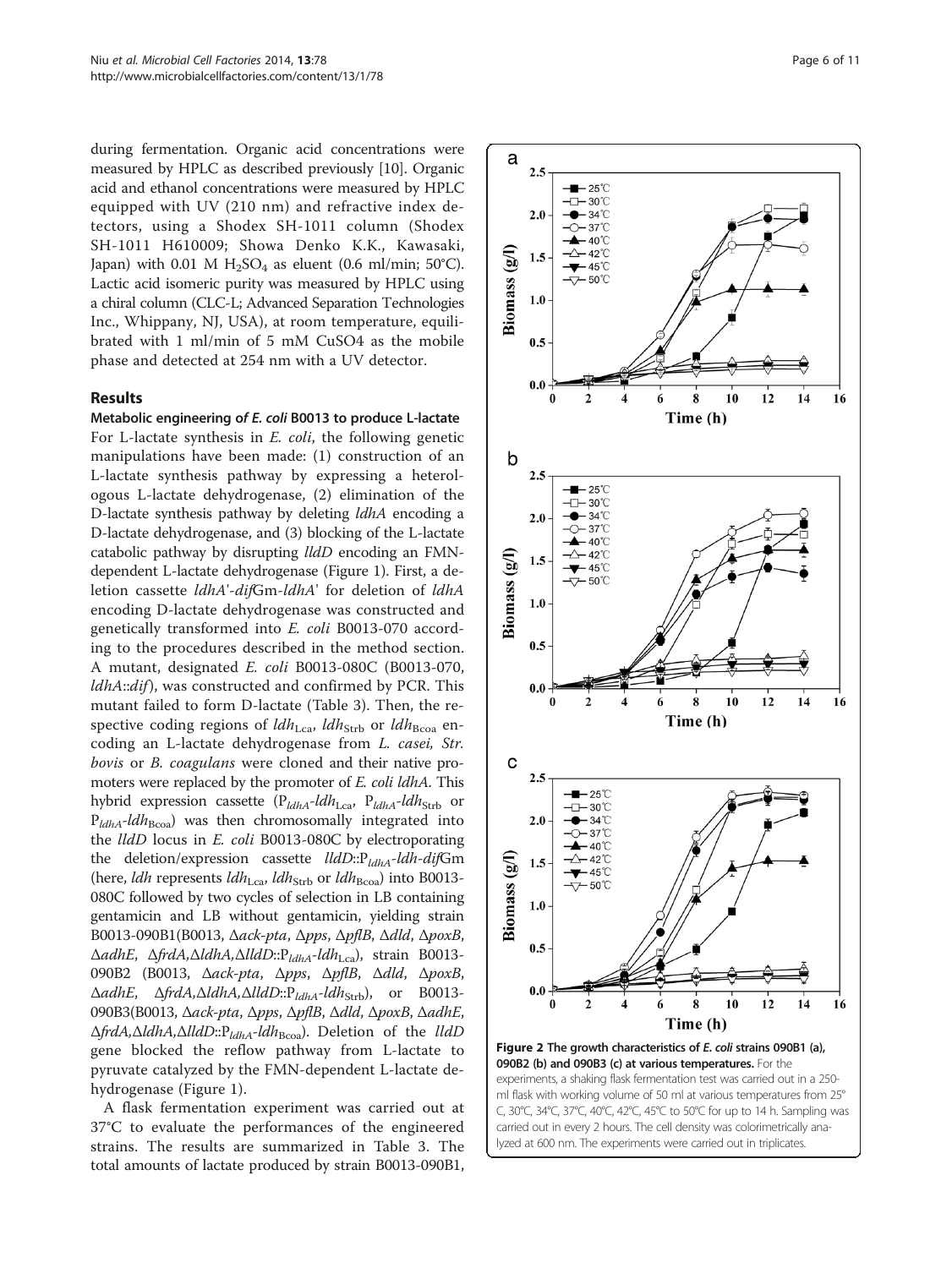<span id="page-6-0"></span>B0013-090B2 and B0013-090B3 was 20.16, 16.19 and 25.59 g/l from 35.0 g/l of glucose (5 g/l of glucose in LB medium and 30 g/l of glucose was added afterwards), respectively, while the total lactate produced by B0013- 070 and B0013-080C was 27.27 g/l and 0.02 g/l respectively. The percentage of L-lactate in the total lactate produced by B0013-090B1, B0013-090B2 or B0013- 090B3 was above 99.9%, while nearly no L-lactate was produced by B0013-070 and B0013-080C. These results indicated that all three L-lactate dehydrogenases were functionally expressed and capable of catalyzing L-lactate formation, and that D-lactate formation can be blocked thoroughly by deleting the ldhA gene. It is interesting to note that conversion efficiency of L-lactate and cell growth rate were obviously different among the recombinant E. coli strains carrying a different L-lactate dehydrogenase.

## Temperature as a factor for variation in cell growth and L-lactate synthesis

Since cell growth and L-lactate formation share the same intermediate pyruvate derived from carbon catabolism in E. coli, it is expected that cell growth and L-lactate formation will compete for pyruvate and both processes would be affected by the incubation temperature. However, given the highly sensitive nature of the expressed L-lactate dehydrogenase to temperature, L-lactate formation is more susceptible than cell growth to fermentation temperature.

Strains B0013-090B1, B0013-090B2 or B0013-090B3 heterologously expressing an L-LDH were examined for their growth rate. A flask fermentation test was carried out in a 250-ml flask with working volume of 50 ml at various temperatures from 25°C to 50°C for up to 14 h. The cell density was analyzed and the results are summarized in Figure [2.](#page-5-0) Maximum growth rate was achieved at temperature of  $30 \sim 34^{\circ}$ C for B0013-090B1 and 37°C for B0013-090B2 and B0013-090B3. When the cultivation temperature was higher than 42°C, obvious growth inhibition was observed for all three strains (Figure [2](#page-5-0)).

Strains expressing different types of L-lactate dehydrogenases had different growth rates when incubated at different temperatures, suggesting that L-lactate dehydrogenase activity may be the key factor. To elucidate the intracellular L-lactate dehydrogenase activity patterns at different temperatures, the cells growing at different temperatures were collected and the intracellular activities determined. The results are summarized in Figure 3. The lactate dehydrogenase activity in B0013-090B3 was much less than that of B0013-090B1 or B0013-090B2 at both 34°C and 37°C. However, B0013-090B3 displayed about 3-fold higher lactate dehydrogenase activity at 42°C. These results indicate that incubation temperature can work as a sensitive factor to tune the activity of the expressed L-LDH and hence redistributes the metabolic flux between the TCA cycle and pyruvate to L-lactate.

## L-Lactate production in a bioreactor using temperature as an adjustable parameter

As observed above, only E. coli B0013-090B3 harboring a B. coagulans L-lactate dehydrogenase gave higher LDH activity at ≥42°C and lower LDH activity at ≤37°C, which enabled us to consider temperature as a useful adjustable parameter for some metabolically-engineered strains. A temperature-shift fermentation process was developed and applied to check the growth and lactate formation efficiencies in a 25-liter bioreactor with final working



for 7 h, the cells were collected and crude cell extracts were prepared. The extracts were assayed for LDH activity at pH 6.5 and at the same temperature as that of incubation (among 25°C, 30°C, 34°C, 37°C, 42°C, 45°C or 50°C). The maximum specific LDH activity of each strain was standardized to 100%. The specific LDH activity of their parental B0013-070 was also presented as comparison. The experiments are performed in triplicates. Strain 090B1 showed maximum activity of LDH at 37°C (2.12 U/mg protein), Strain 090B2 yielded activity maximum at 25°C (1.95 U/mg protein), Strain 090B3 showed a activity maximum at 50°C (2.43 U/mg protein). In the parent strain, the highest activity (1.16 U/mg protein) was at 37°C.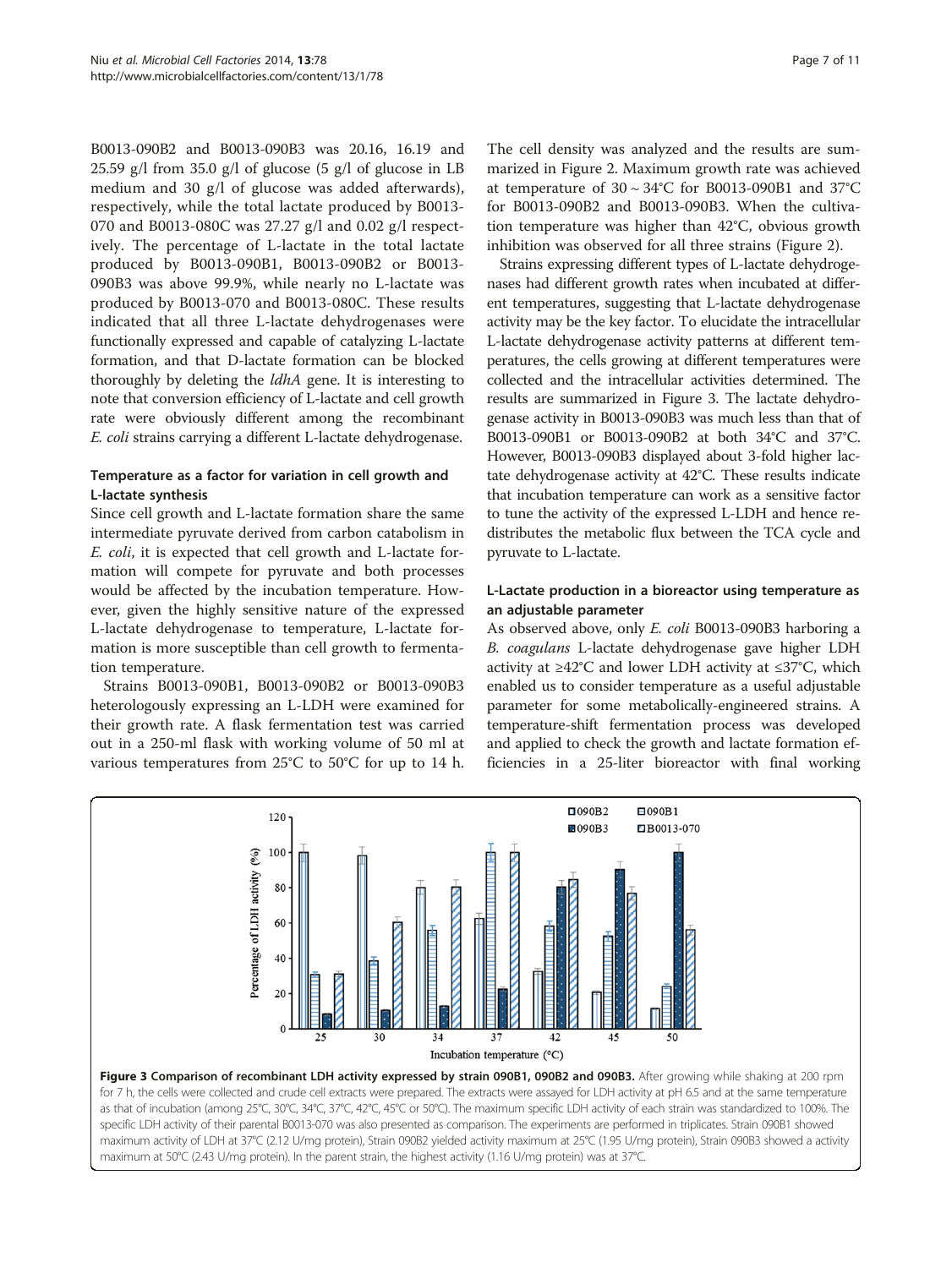<span id="page-7-0"></span>Table 4 Comparison of fermentation data (mean ± range of duplicate experiments) from the bioreactor experiments

| <b>Strains</b>     | Overall<br>volumetric<br>lactate<br>productivity<br>$(q/l h)^a$ | Oxygen-limited<br>volumetric lactate<br>productivity (g/l h) <sup>b</sup> | specific lactate<br>productivity<br>$(q/q h)^c$ | Oxygen-limited Oxygen-limited<br>specific glucose yield (g/100 g<br>consumption<br>rate $(q/q h)^{\alpha}$ | Aerobic biomass Oxygen-limited<br>alucose) <sup>e</sup> | lactate yield<br>$(g/100 g)$ glucose) <sup>r</sup> | Lactate<br>titer (g/l) | Yield (g/100 g glucose) (The molar yield) <sup>9</sup> |                                     |                          |                            |               |
|--------------------|-----------------------------------------------------------------|---------------------------------------------------------------------------|-------------------------------------------------|------------------------------------------------------------------------------------------------------------|---------------------------------------------------------|----------------------------------------------------|------------------------|--------------------------------------------------------|-------------------------------------|--------------------------|----------------------------|---------------|
|                    |                                                                 |                                                                           |                                                 |                                                                                                            |                                                         |                                                    |                        | biomass lactate                                        |                                     |                          | acetate succinate pyruvate |               |
| 090B3 <sup>n</sup> | $2.67 + 0.10$                                                   | $3.46 + 0.23$                                                             | $0.42 \pm 0.00$                                 | $0.50 \pm 0.01$                                                                                            | $36.9 \pm 0.2$                                          | $83.0 \pm 1.2$                                     | $106.8 \pm$            | $5.8 \pm 0.1$                                          | $74.3 \pm 1.2$ (1.49 $\pm$<br>0.02) | $0.6 \pm$<br>0.1         | $0.3 \pm 0.0$              | $0.0 \pm 0.0$ |
| 090B3'             | $4.66 + 0.12$                                                   | $6.77 + 0.30$                                                             | $0.98 \pm 0.10$                                 | $0.97 \pm 0.04$                                                                                            | $36.8 \pm 0.1$                                          | $97.0 \pm 0.5$                                     | $142.2 +$<br>0.7       | $4.9 + 0.3$                                            | $87.0 \pm 2.1$ (1.74 $\pm$<br>0.04) | $0.4 \pm$<br>$0^{\circ}$ | $0.1 \pm 0.1$              | $0.1 \pm 0.2$ |

<sup>a</sup>Average volumetric productivity for lactate during the overall fermentation process.

<sup>b</sup>Average volumetric productivity for lactate during the oxygen-limited phase.

<sup>c</sup>Average specific lactate productivity during the oxygen-limited phase. The molar yield was also presented in parentheses.

<sup>d</sup>Average specific glucose consumption rate during the oxygen-limited phase.

<sup>e</sup>Average biomass yield during aerobic phase.

f Average lactate yield during the oxygen-limited phase.

<sup>9</sup> Average yield during the overall fermentation process.

<sup>h</sup>The fermentation was carried out with aerobic cell growth at 37°C followed by fermentation at 37°C.

i The fermentation was carried out with aerobic cell growth at 37°C followed by fermentation at 42°C.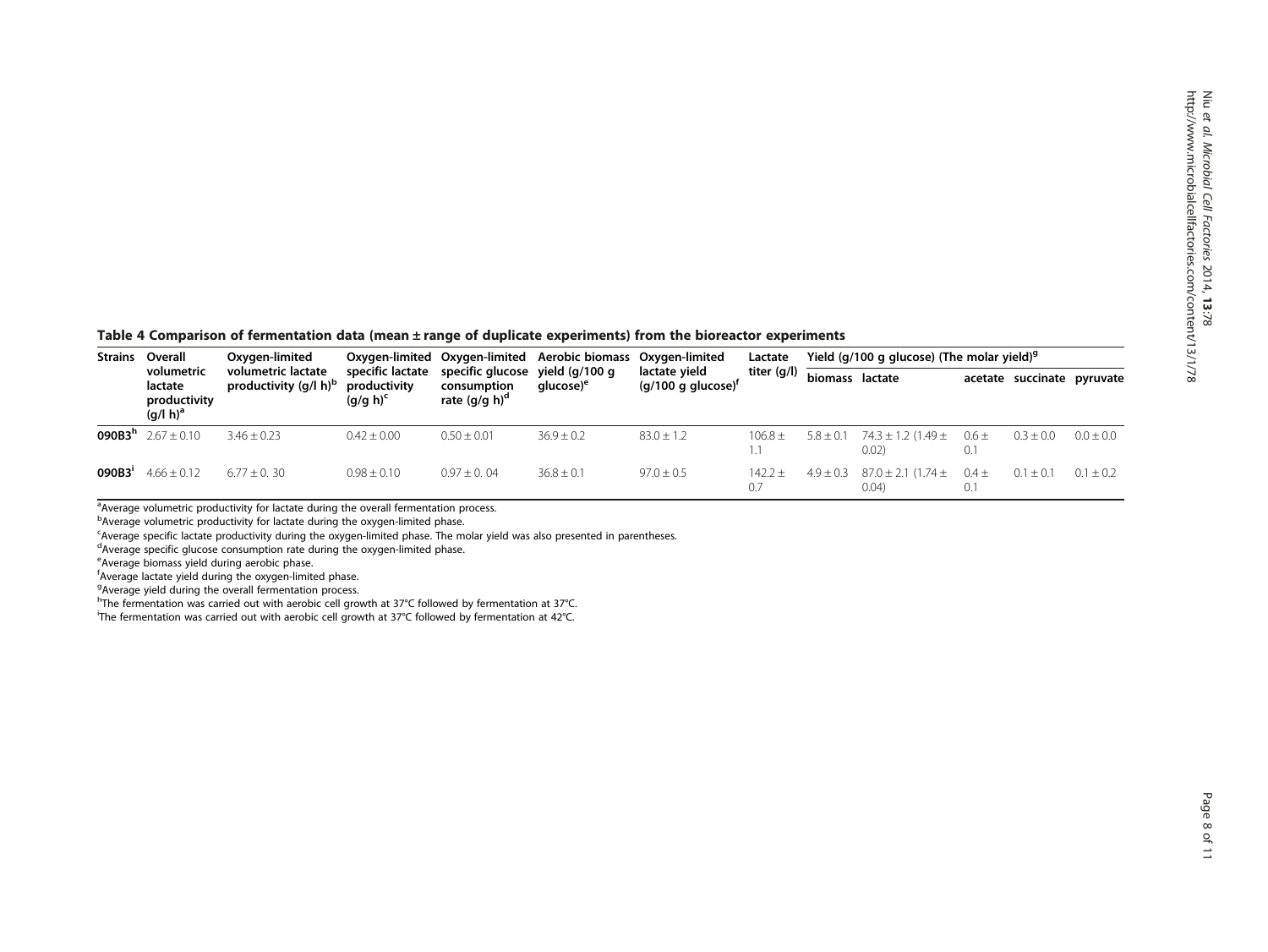<span id="page-8-0"></span>volume of 20 liters. The fed-batch process was started by inoculating fresh inoculum of E. coli B0013-090B3 and cultivated in an aerobic condition at 37°C followed by anaerobic fermentation for L-lactate formation initiated by stopping aeration, reducing agitation and elevating temperature to 42°C when cell density  $(OD_{600})$  reached about 30. The results are summarized in Table [4](#page-7-0) and Figure 4. Strain B0013-090B3 produced 142.2 g/l Llactate with no more than 1.2 g/l of total by-products (mainly acetate, pyruvate and succinate). The average volumetric lactate productivity during the oxygenlimited fermentation phase and the lactate yield from glucose was 6.77 g/l h and 97% ( $g/g$ ), respectively (Table [4\)](#page-7-0). The overall volumetric lactate productivity and the oxygen-limited volumetric lactate productivity were improved up to 74.5% and 95.7%, respectively in comparison to those at 37°C (Table [4](#page-7-0)).

#### **Discussion**

Metabolic engineering are focusing mainly on the manipulation of directly-related metabolic pathways, which is obtained by introduction and/or amplification of product-oriented pathways or by deletion or attenuation of competing pathways [[22](#page-10-0),[23](#page-10-0)]. Currently, metabolic engineers tend to finely exploit a pathway or a reaction to make it compatible with the cell physiological properties [[11,](#page-9-0)[17,24-26\]](#page-10-0).

Generally, cell growth depends on the synthesis of acetyl-CoA from pyruvate, which also acts as the precursor of lactate. Expression of a lactate dehydrogenase results in a certain percentage of pyruvate converted to lactate, thereby limiting metabolic flux for cell synthesis and eventually retarding cell growth. Specific to E. coli, intracellular activity level of the lactate dehydrogenase depends not only on the transcription and translation levels of its encoding gene, which is mainly affected by the unique cellular microenvironment in E. coli, but also on its original native biochemical properties as well. Due to these concerns, fine control of the transcription and translation of *ldhA* encoding NAD<sup>+</sup>-dependent D-lactate dehydrogenase and the intracellular activity level of the D-lactate dehydrogenase in D-lactate production was found to significantly improve both lactate yield and cell growth rate [[11,](#page-9-0)[17\]](#page-10-0). In that case, a novel strategy has been developed for finely-regulating lactate dehydrogenase expression in *E. coli*, in which a gene encoding a lactate dehydrogenase was under the control of a thermoinduced promoter [\[11](#page-9-0)[,24](#page-10-0)]. In a bioreactor experiment using scaled-up conditions, strain B0013-070B produced 122.8 g/l D-lactate with an increased oxygen-limited productivity of 0.89 g/g h [[11\]](#page-9-0).

Most enzymes have a native temperature optimum but some have a broader plateau in activity for a certain temperature range. On the other hand, the enzymes



belonging to the same super-family originating from different (micro-)organisms carry out the same reaction yet may show the different temperature optima. The effect of temperature on the activity of an enzyme are complex and can be considered as two forces acting simultaneously but in opposite directions. As the temperature is raised, the rate increases, but at the same time there exists a progressive inactivation (denaturation) of the enzyme protein. From the metabolic engineering's point of view, temperature may become one of the most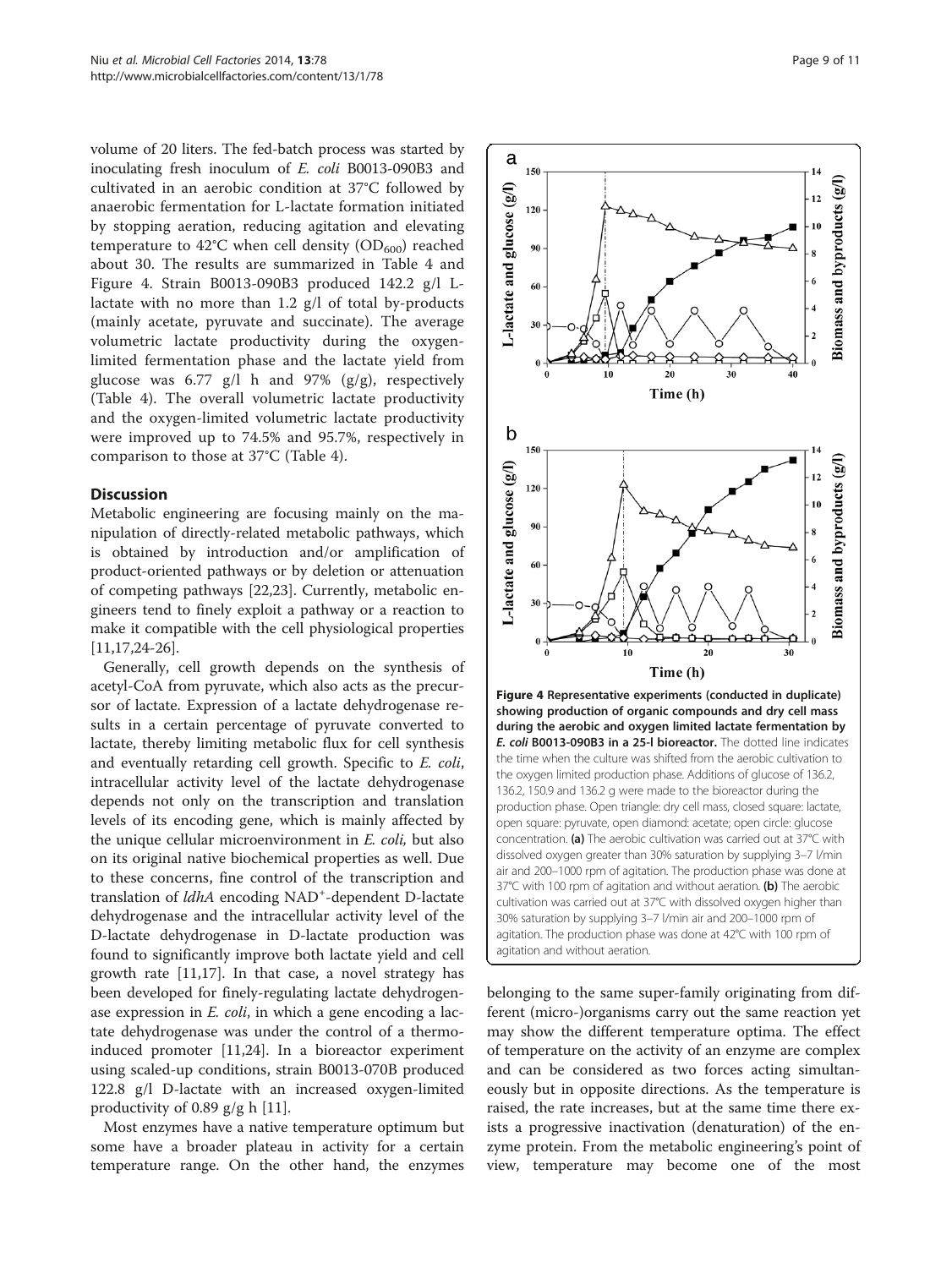<span id="page-9-0"></span>important factors that can be used to control the enzyme activity in a pathway and hence finely regulate the metabolic flux. In present case we used temperature to optimize the cell growth and L-lactate production.

In present studies, three L-lactate dehydrogenases with different temperature optima were functionally expressed in E. coli. The recombinant E. coli strain harboring an L-LDH from B. coagulans exhibited lower L-LDH activity at 37°C or below thus allowing robust cell growth at this temperature (Figures [2,](#page-5-0) [3](#page-6-0)). On the other hand, the enzyme showed higher activity at 42°C or above, which allowed cells to convert pyruvate to L-lactate efficiently, and the L-lactate titer reached 142.2 g/l (Figure [4,](#page-8-0) Table [4\)](#page-7-0). To our knowledge this is the highest level of L-lactate production by recombinant *E. coli* cells ever reported.

The recombinant *E. coli* cells expressing an L-LDH from L. casei displayed a slow growth phenotype during the aerobic phase at 37°C, which can be attributed to the insufficient supply of substrate for cell growth due to channeling of metabolic flux by the effects of higher L-lactate dehydrogenase activity at the growth temperature (Figures [2](#page-5-0), [3\)](#page-6-0). Normal growth of the recombinant cells expressing the L-LDH from B. coagulans or Str. bovis was observed at 37°C, consistent with the lower activity of L-lactate dehydrogenase at this temperature (Figures [2,](#page-5-0) [3](#page-6-0)). These observations strongly suggest that it would be essential to either investigate the enzymatic properties or use a combination of promoter, temperature or pH conditions of a specific target enzyme before engineering a metabolic pathway. Different requirements for cell growth and target product formation conferred by a target enzyme can be utilized to rationally design and construct efficient metabolic pathways. Additionally, the desired enzymatic properties of a specific enzyme referred to a specific pathway or a reaction can be obtained either by cloning of genes obtained from microorganisms of extensive bio-diversity [[27,28\]](#page-10-0) and/or by gene manipulation in the laboratory using modern molecular tools [\[29,30](#page-10-0)].

In conclusion, the rapid growth characteristics and clearly defined metabolic pathway information in E. coli make it one of the most excellent lactate producers. The scale-up production of lactate by *E. coli* was limited by the competition relationship between cell growth and lactate synthesis in which lactate dehydrogenase activity is a critical factor. Furthermore, as described in present studies, properties, especially the thermodynamics of an enzyme can be effectively used as a powerful alternative tool to finely regulate a metabolic pathway and its metabolic flux by controlling temperature during cultivation/ fermentation. This approach is convenient and economical to operate in any biotechnological process.

#### Competing interests

The authors declare that they have no competing interests.

#### Authors' contributions

DN conceived the study, participated in its design and carried out the molecular genetic studies. KT carried out the molecular manipulation and the fermentation experiments. DN, KT, BAP, MW, ZW, FL and SS analyzed the data and prepared the manuscript. All authors read and approved the final manuscript.

#### Acknowledgments

This work is partly supported by the Science and Technology Development Foundation of Tianjin Higher Education (20130628), the program for Changjiang Scholars and Innovative Research Team in University (IRT1166), SA-China Joint Project (CS06-L11). We thankfully thank Prof. Xiaoguang Liu from Tianjin University of Science and Technology for his assistance and kind revision in manuscript preparation.

#### Author details

<sup>1</sup> Key Laboratory of Industrial Fermentation Microbiology, Ministry of Education & The College of Biotechnology, Tianjin University of Science & Technology, Tianjin 300457, China. <sup>2</sup>Department of Microbiology, Stellenbosch University, Private Bag X1, Matieland 7602, South Africa. <sup>3</sup>Department of Biotechnology & Food Technology, Faculty of Applied Sciences, Durban University of Technology, P.O. Box 1334, Durban 4001, South Africa.

#### Received: 28 January 2014 Accepted: 11 May 2014 Published: 29 May 2014

#### References

- 1. John RP, Nampoothiri KM, Pandey A: Fermentative production of lactic acid from biomass: an overview on process developments and future perspectives. Appl Microbiol Biotechnol 2007, 74:524–534.
- 2. Jem K, van der Pol J, De Vos S, Chen GG-Q: Microbial lactic acid, its polymer poly(lactic acid), and their industrial applications. In Plastics from Bacteria: Natural Functions and Applications. Edited by Chen GG-Q. Heidelberg: Springer Berlin; 2009:323–346. pp. 14, 323–346.
- 3. Datta R, Henry M: Lactic acid: recent advances in products, processes and technologies-a review. J Chem Technol Biotechnol 2006, 81:1119–1129.
- 4. Garrison AW: Probing the enantioselectivity of chiral pesticides. Environ Sci Technol 2006, 40:16–23.
- 5. Lasprilla AJ, Martinez GA, Lunelli BH, Jardini AL, Filho RM: Poly-lactic acid synthesis for application in biomedical devices – a review. Biotechnol Adv 2012, 30:321–328.
- 6. Niju N, Pradip KR, Aradhana S: L (+) lactic acid fermentation and its product polymerization. Electron J Biotechnol 2004, 7:167-179.
- 7. Okano K, Tanaka T, Ogino C, Fukuda H, Kondo A: Biotechnological production of enantiomeric pure lactic acid from renewable resources: recent achievements, perspectives, and limits. Appl Microbiol Biotechnol 2010, 85:413–423.
- 8. Chang DE, Jung HC, Rhee JS, Pan JG: Homofermentative production of D- or L-lactate in metabolically engineered Escherichia coli RR1. Appl Environ Microbiol 1999, 65:1384–1389.
- 9. Dien BS, Nichols NN, Bothast RJ: Fermentation of sugar mixtures using Escherichia coli catabolite repression mutants engineered for production of L-lactic acid. J Ind Microbiol Biotechnol 2002, 29:221–227.
- 10. Zhou L, Zuo ZR, Chen XZ, Niu DD, Tian KM, Prior BA, Shen W, Shi GY, Singh S, Wang ZX: Evaluation of genetic manipulation strategies on D-lactate production by Escherichia coli. Curr Microbiol 2011, 62:981-989
- 11. Zhou L, Niu DD, Tian KM, Chen XZ, Prior BA, Shen W, Shi GY, Singh S, Wang ZX: Genetically switched D-lactate production in Escherichia coli. Metab Eng 2012, 14:560–568.
- 12. Zhu Y, Eiteman MA, DeWitt K, Altman E: Homolactate fermentation by metabolically engineered Escherichia coli strains. Appl Environ Microbiol 2007, 73:456–464.
- 13. Ilmén M, Koivuranta K, Ruohonen L, Rajgarhia V, Suominen P, Penttilä M: Production of l-lactic acid by the yeast Candida sonorensis expressing heterologous bacterial and fungal lactate dehydrogenases. Microb Cell Fact 2013, 12:53.
- 14. Mazumdar S, Blankschien MD, Clomburg JM, Gonzalez R: Efficient synthesis of L-lactic acid from glycerol by metabolically engineered Escherichia coli. Microb Cell Fact 2013, 12:7.